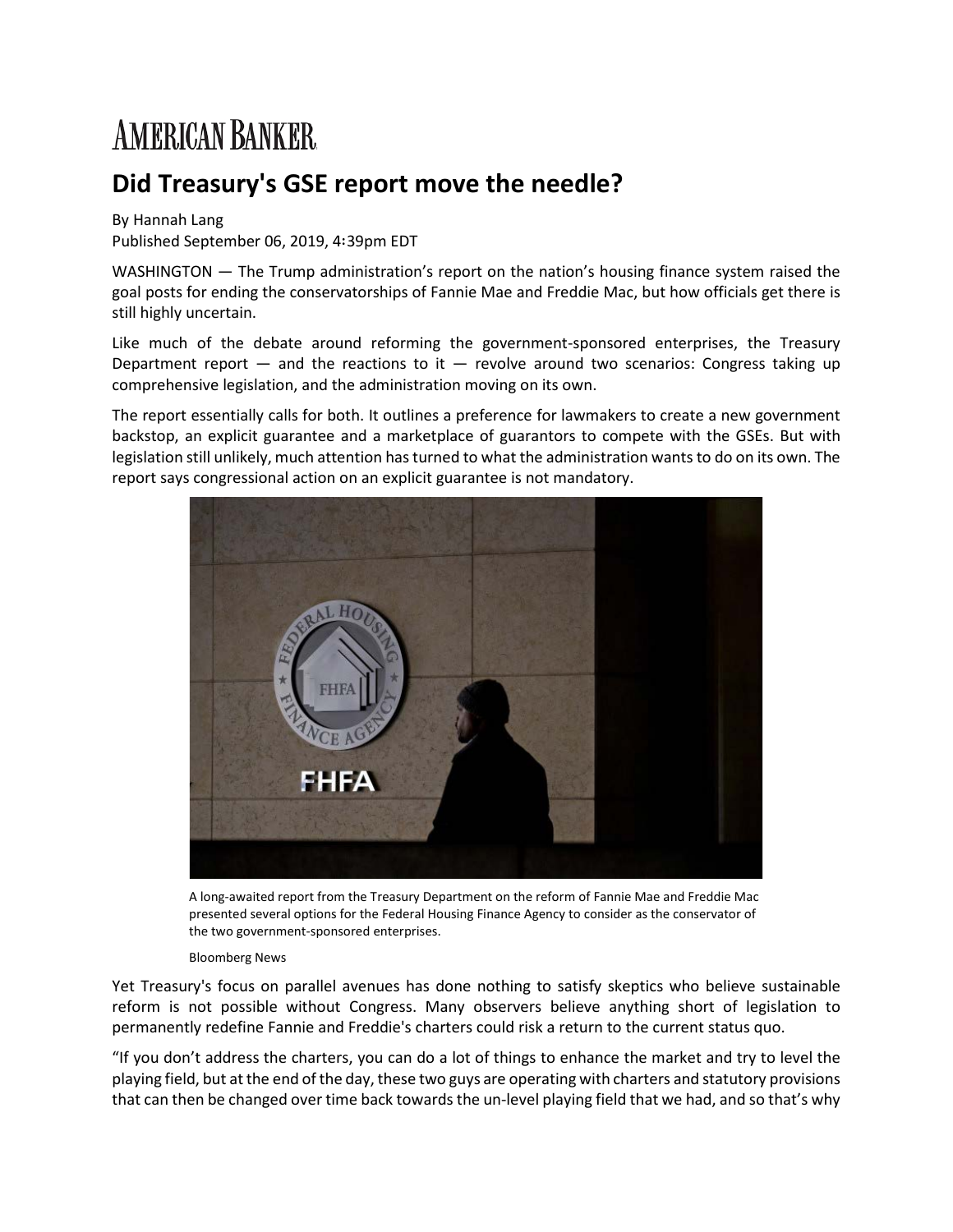it lacks that permanence," said Ed DeMarco, the president of the Housing Policy Council and former acting director of the Federal Housing Finance Agency. He added that investors in mortgage securities would ostensibly prefer a full-faith-and-credit government guarantee.

Others disagree and argue that the Treasury report offered real solutions to steer clear of the congressional stalemate. For example, the report recommended that under an administration-driven release of Fannie and Freddie into the private sector, Treasury could maintain stock purchase agreements requiring the GSEs to pay "commitment fees" into a catastrophic backstop fund.

"A backstop is kind of the way it worked 11 years ago, that if they got into trouble, the government would be able to hopefully advance them a line of credit," said Scott Olson, the executive director of the Community Home Lenders Association. "If Fannie and Freddie are still in this role 10 years from now and there's a problem, I just don't think we're going to stand by and let them stop making loans."

Some argued that the appeal of the administration undertaking "recapitalization and release" for the GSEs is that a congressionally sanctioned explicit guarantee would still be a subsidy to Fannie, Freddie and other companies potentially competing with them.

That guarantee could even be "an unnecessary gift to these systemically important financial institutions," said Joshua Rosner, managing director at Graham Fisher & Co.

The next steps following the release of the Treasury report and supplementary recommendations by the Department of Housing and Urban Development are unclear. FHFA Director Mark Calabria, Treasury Secretary Steven Mnuchin and HUD Secretary Ben Carson are set to testify in front of the Senate Banking Committee on the issue Sept. 10, where some industry observers are hoping for more granular details about the administration's plan.

"There was no action plan, no implementation plan, so it's hard to know what does that really mean," said Laurence Platt, a partner at Mayer Brown, of the Treasury and HUD reports. "Is it just musings or is it really a blueprint for what the administration is going to do unilaterally?"

And while the Trump administration's report set the groundwork for an executive branch rework, several other independent agencies are involved in many of the report's recommendations, said DeMarco.

"One of the key things to watch for is what kind of organized follow-up will there be to these recommendations," he said. "The recommendations are sound, they talk about again leveling the playing field, bringing in private capital and so forth, but you've got [the Consumer Financial Protection Bureau], FHFA, the Securities and Exchange Commission and all the federal bank regulators all needing to play a part in enacting that vision."

Yet some believe Calabria could be holding the reins for much of the administration's path forward, and the FHFA is already granted substantial authority to deal with Fannie and Freddie administratively. In opening the door to recap and release, the report may be a signal that the FHFA will move aggressively.

Calabria "and [Treasury] Secretary [Steven] Mnuchin have an enormous administrative range of action, as they make clear here," said David Dworkin, the president and CEO of the National Housing Conference.

But in also promoting legislative solutions, the report continues to send mixed signals about the government's intentions. In January, then acting FHFA Director Joseph Otting promised significant progress on overhauling the housing finance system in the next six to 18 months. However, the report seemed to embrace a more deliberate approach.

"To me, the bigger issue is the credibility of Treasury and FHFA who say that their focus is on doing what the law says and may still drag their feet … for political considerations rather than the enforcement of law considerations," said Rosner.